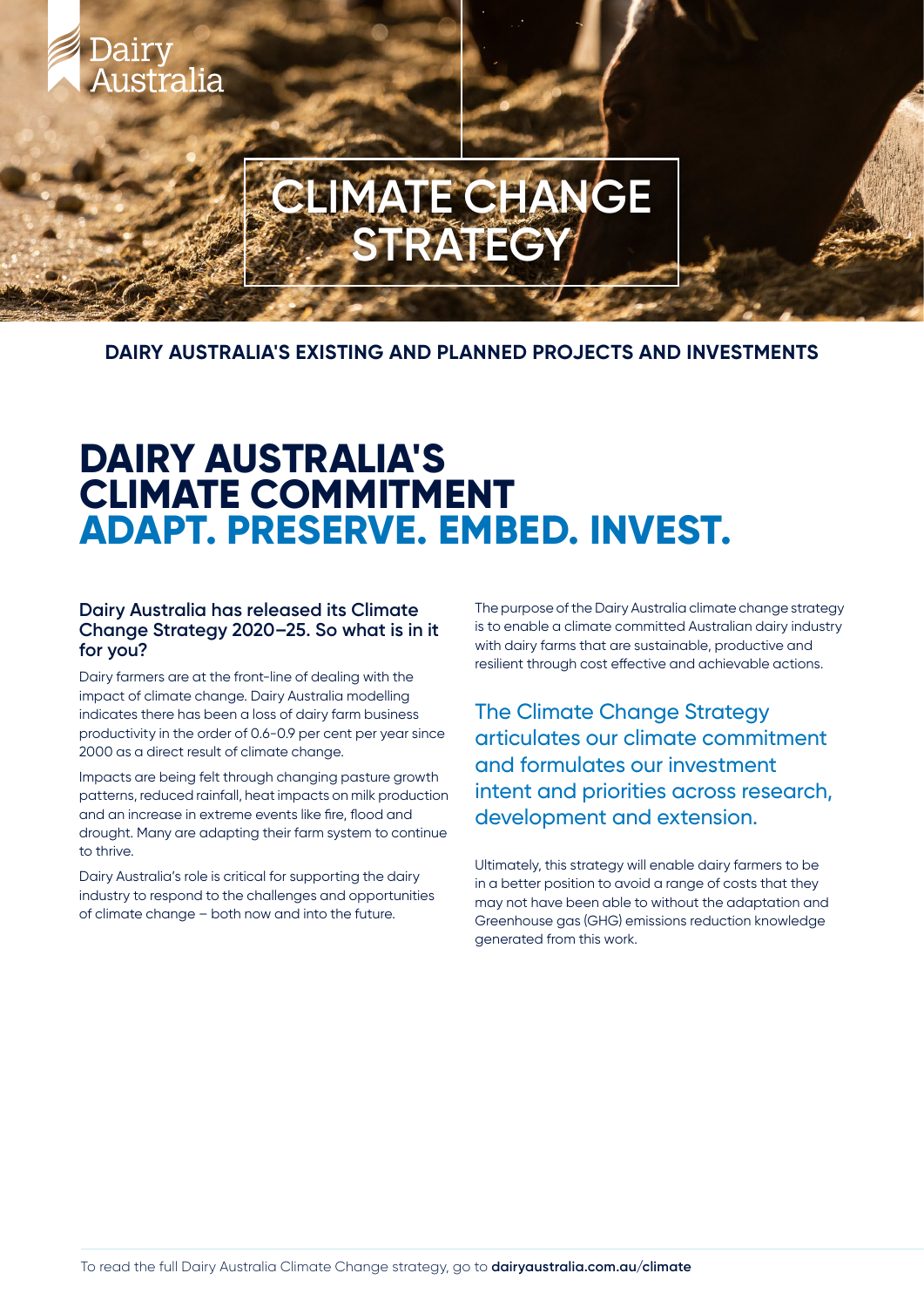#### **How is Dairy Australia spending my levy on climate change?**

Dairy Australia will deliver projects, in partnership with other research providers, financial institutions and the wider supply chain, to deliver tangible outcomes for levy payers. This is not reinventing the wheel, but rather draws on a large body of existing investment and research by Dairy Australia and external parties like the CSIRO.

**ADAPT** Australian dairy farming systems to thrive in a warmer and more unpredictable climate *Dairy businesses successfully adapting to (and continually evolving to meet) future climate* 

*challenges*

**Research, Development or Extension**

Research, Development or Extension

**Current and future projects**

| 1. Adapt.                                                                                                                               |                |           |
|-----------------------------------------------------------------------------------------------------------------------------------------|----------------|-----------|
| DairyFeedbase - Future Forage Value Index Project                                                                                       | R              |           |
| DairyFeedbase - Feeding Cool Cows Project                                                                                               | $\overline{R}$ |           |
| DairyBio - Forage improvement Project                                                                                                   | R              |           |
| Cool Cows - extension activities                                                                                                        |                |           |
| Murray Dairy - Future Forages project                                                                                                   | <b>RDE</b>     |           |
| Heat alert service - summer season 2020-21                                                                                              | DE             |           |
| Forewarned is Forearmed - extreme events preparedness                                                                                   | R              |           |
| Learning and development program and extension modules for farmers                                                                      | DE             |           |
| Quantifying the cost of adaptation for the Australian dairy industry                                                                    | R              |           |
| Dairy Businesses for Future Climate - Coastal NSW case study and regional adaptation pathway                                            | <b>RDE</b>     |           |
| WestVic - Regional adaptation pathway                                                                                                   | DE             |           |
| 2. Preserve.                                                                                                                            |                |           |
| Energy efficiency - extension workshops                                                                                                 | E.             |           |
| Dairy Sustainability Framework target tracking                                                                                          | $\mathsf{D}$   | $\bullet$ |
| Available emissions reduction options - extension modules                                                                               | E.             |           |
| Reducing the carbon footprint of the Tasmanian dairy industry                                                                           | DE             |           |
| Accelerating the availability and feasibility of methane reduction technologies                                                         | R              |           |
| Optimising nitrogen recovery project                                                                                                    | R              |           |
| DairyBase Carbon Calculator relaunch                                                                                                    | DE             |           |
| Quantifying emissions from energy efficiency measures on-farm                                                                           | <b>RD</b>      |           |
| 3. Embed.                                                                                                                               |                |           |
| Development of resources linking climate action and environmental practice in dairy                                                     | DE             | $\bullet$ |
| <b>Supporting Manufacturing Sustainability</b>                                                                                          | R              |           |
| Western Dairy - Review of the voluntary Code of Practice for Dairy Shed Effluent                                                        | DE             |           |
| Subtropical Dairy - Resilient Farms project                                                                                             | <b>RDE</b>     |           |
| More Nitrogen for Profit - Updated extension modules                                                                                    | E.             |           |
| Soil health and climate - New extension modules                                                                                         | E.             |           |
| 4. Invest.                                                                                                                              |                |           |
| Co-design of policies and programs to remove barriers to sustainable on-farm solutions to<br>environmental stewardship and climate risk | $\mathsf{R}$   |           |
| Dairy Matters Environmental Consumer campaign                                                                                           | $\Box$         |           |
| Cross-sector agriculture climate initiative                                                                                             | <b>RD</b>      |           |
| Quantifying the feasibility and cost of net zero targets for dairy                                                                      | $\mathsf{R}$   |           |
| Sustainability audit of Dairy Australias' facilities and roadmap for reducing our footprint                                             | n/a            |           |
| Dairy Australia's internal decision making to consider climate climate and risk                                                         | n/a            |           |
|                                                                                                                                         |                |           |

Existing – ongoing contracted commitment New – to start FY21 Scoping – project idea stage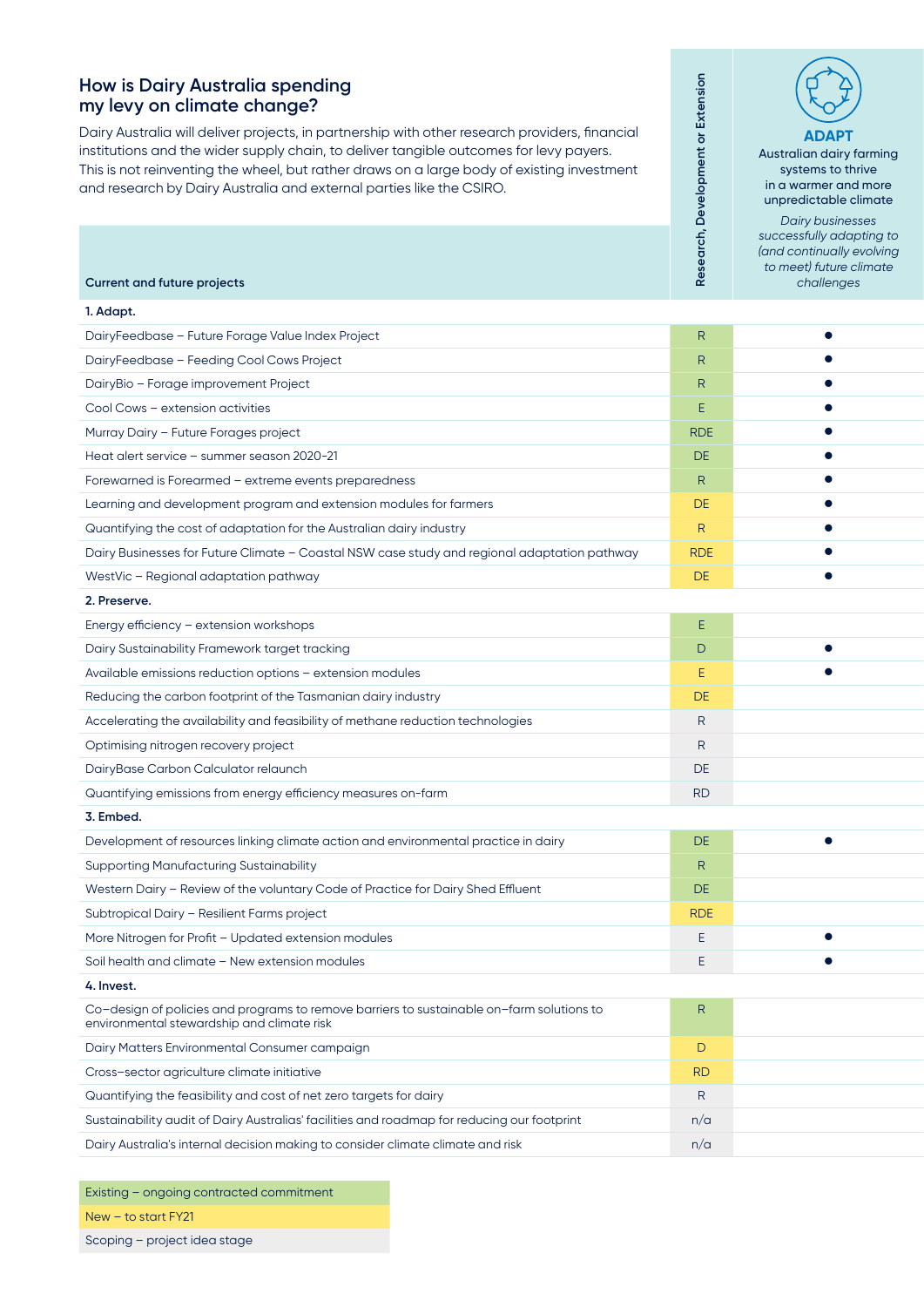

#### **PRESERVE** Our position in the Top 10 globally for low emissions intensity

*Australian dairy industry's low carbon footprint recognised internationally, and within the Top 10 globally*



#### Climate action with the way we look after the environment

*Requirements for managing the environment in the face of a changing climate known and being adopted by dairy businesses*



global warming to below 1.5° *Market and community* 

*recognition of the positive contributions of the dairy industry in addressing climate change*

**National**

**Subtropical Dairy Subtropical Dairy Western Dairy Western Dairy** Murray Dairy GippsDairy **Murray Dairy DairyNSW GippsDairy DairyNSW** National **WestVic DairySA DairyTAS**

|  |           |  |                                                                                                                                                         | $\bullet$                        |                       |           |           |           |                     |
|--|-----------|--|---------------------------------------------------------------------------------------------------------------------------------------------------------|----------------------------------|-----------------------|-----------|-----------|-----------|---------------------|
|  |           |  |                                                                                                                                                         | $\bullet$                        |                       |           |           |           |                     |
|  |           |  |                                                                                                                                                         | $\bullet$                        | $\bullet\quad\bullet$ |           |           | . .       |                     |
|  |           |  |                                                                                                                                                         | $\bullet$                        |                       |           |           |           |                     |
|  |           |  |                                                                                                                                                         | $\bullet$                        |                       |           |           |           |                     |
|  |           |  |                                                                                                                                                         | $\bullet$ . The set of $\bullet$ |                       |           |           |           |                     |
|  | $\bullet$ |  |                                                                                                                                                         | $\bullet$                        |                       |           |           |           |                     |
|  |           |  |                                                                                                                                                         |                                  |                       | .         |           |           |                     |
|  |           |  |                                                                                                                                                         | $\bullet\qquad\bullet$           |                       |           |           |           |                     |
|  |           |  |                                                                                                                                                         | $\bullet$                        |                       |           |           |           | $\bullet$           |
|  |           |  |                                                                                                                                                         |                                  |                       |           |           |           |                     |
|  |           |  |                                                                                                                                                         | $\bullet$                        |                       | $\bullet$ | $\bullet$ |           | $\bullet$           |
|  |           |  |                                                                                                                                                         | $\bullet$                        |                       |           |           |           |                     |
|  |           |  |                                                                                                                                                         |                                  |                       |           |           | $\bullet$ | $\bullet$ $\bullet$ |
|  |           |  |                                                                                                                                                         |                                  |                       | $\bullet$ |           |           |                     |
|  |           |  |                                                                                                                                                         | $\bullet$                        |                       |           |           |           |                     |
|  |           |  |                                                                                                                                                         | $\bullet$                        |                       |           |           |           |                     |
|  |           |  |                                                                                                                                                         | $\bullet$                        |                       |           |           |           |                     |
|  |           |  |                                                                                                                                                         | $\bullet$                        |                       |           |           |           |                     |
|  |           |  |                                                                                                                                                         |                                  |                       |           |           |           |                     |
|  |           |  |                                                                                                                                                         |                                  |                       |           |           |           |                     |
|  |           |  |                                                                                                                                                         | $\bullet$                        |                       |           |           |           |                     |
|  |           |  |                                                                                                                                                         | $\bullet$                        |                       |           |           |           | $\bullet$           |
|  |           |  |                                                                                                                                                         |                                  |                       |           |           | $\bullet$ |                     |
|  |           |  |                                                                                                                                                         | $\bullet$                        |                       |           |           |           |                     |
|  |           |  |                                                                                                                                                         | $\bullet$                        |                       |           |           |           |                     |
|  |           |  |                                                                                                                                                         | $\bullet$                        |                       |           |           |           |                     |
|  |           |  |                                                                                                                                                         |                                  |                       |           |           |           |                     |
|  |           |  |                                                                                                                                                         |                                  |                       |           |           |           |                     |
|  |           |  | $\bullet$ and $\bullet$                                                                                                                                 | $\bullet$                        |                       |           |           |           |                     |
|  |           |  | $\bullet$ .<br><br><br><br><br><br><br><br><br><br><br><br><br><br><br><br><br><br><br><br><br><br><br><br><br><br><br><br><br><br><br><br><br><br><br> | $\bullet$                        |                       |           |           |           |                     |
|  |           |  | $\bullet$ . The set of $\bullet$                                                                                                                        | $\bullet$                        |                       |           |           |           |                     |
|  |           |  | $\bullet$                                                                                                                                               | $\bullet$                        |                       |           |           |           |                     |
|  |           |  |                                                                                                                                                         |                                  |                       |           |           |           |                     |
|  |           |  | $\bullet$ and $\bullet$                                                                                                                                 | $\bullet$                        |                       |           |           |           |                     |
|  |           |  |                                                                                                                                                         |                                  |                       |           |           |           |                     |